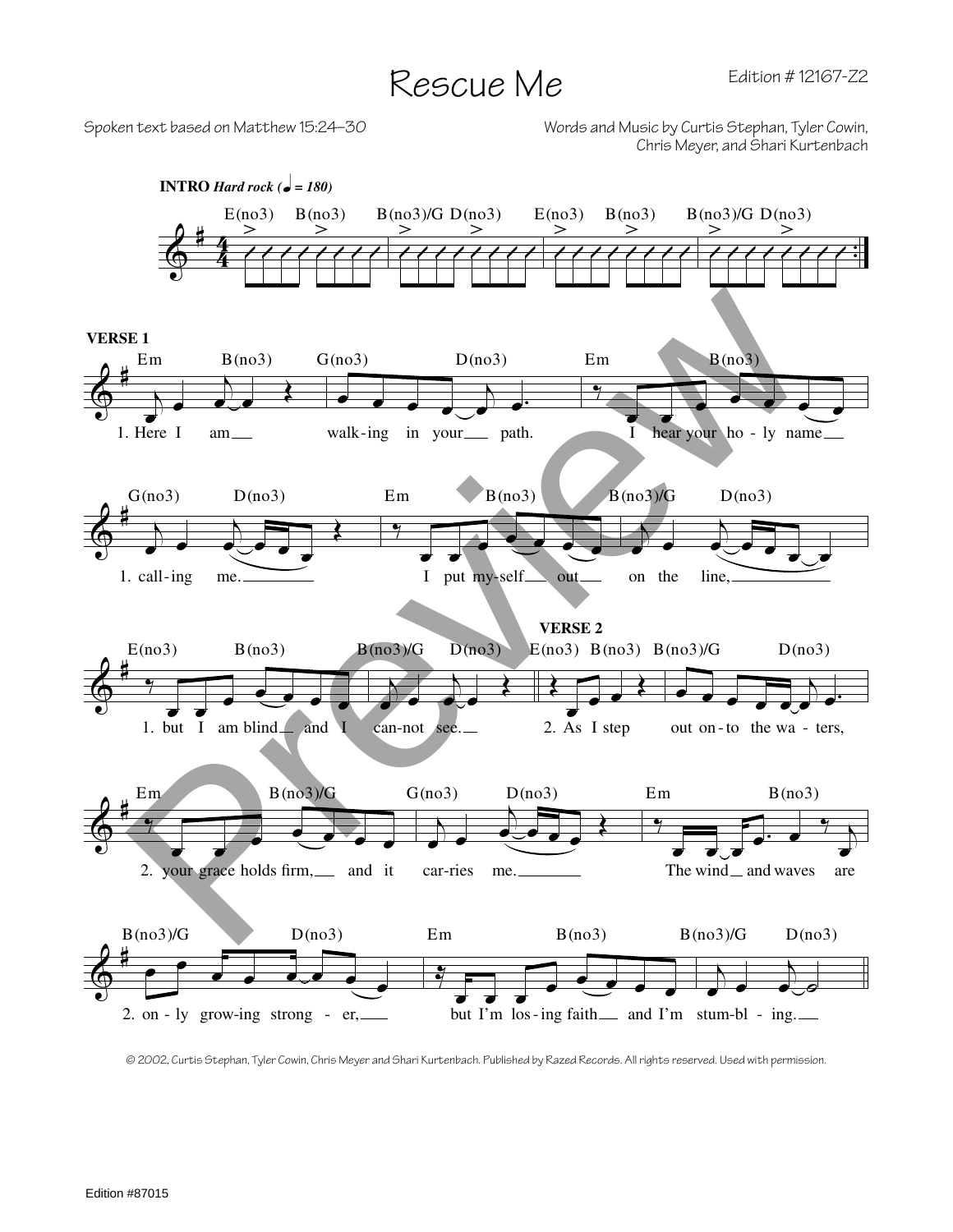## RESCUE ME, pg. 2 of 3



Edition # 12167-Z2